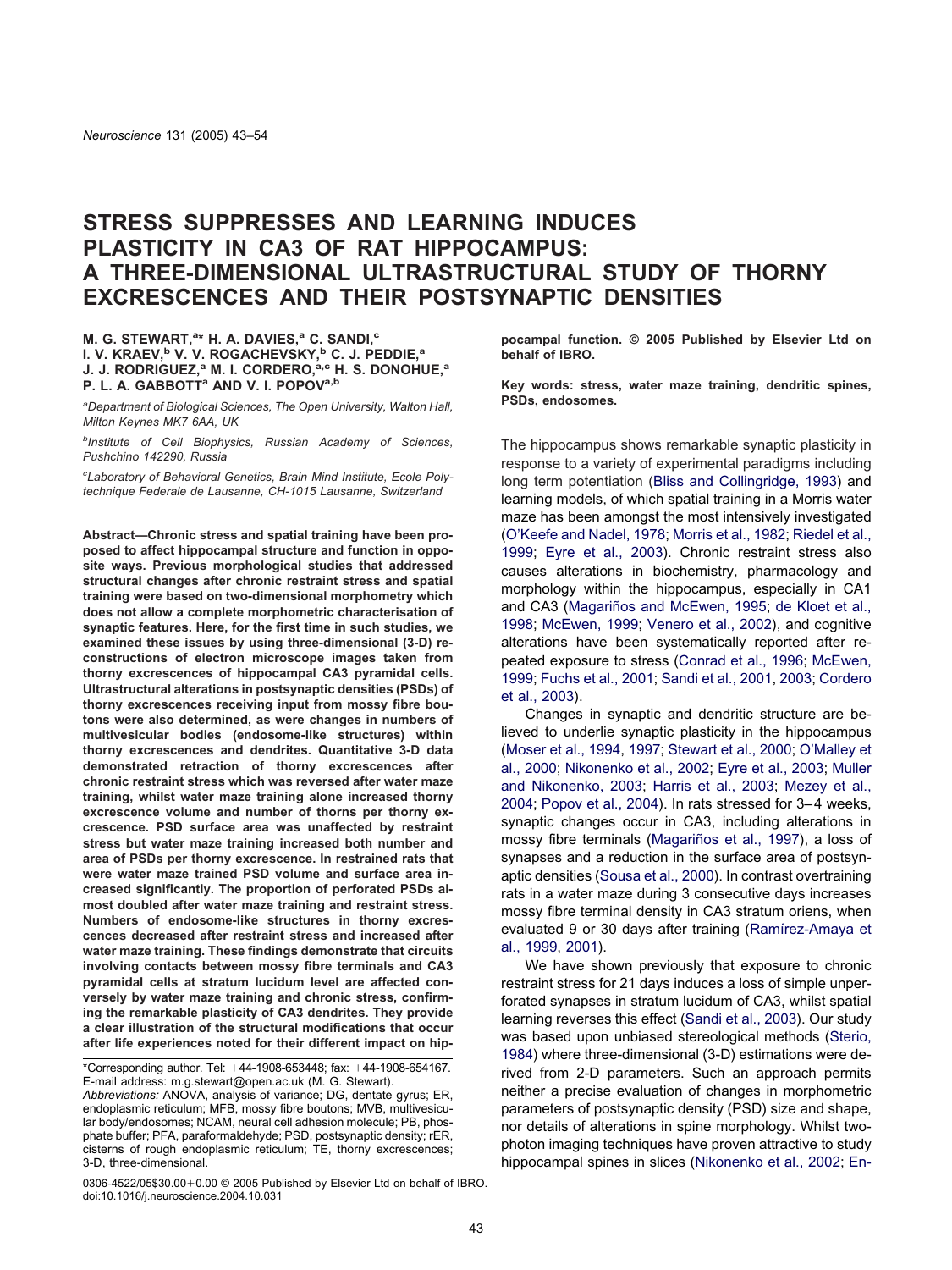[gert and Bonhoeffer, 1999\)](#page-9-0), their optical resolution does not permit examination of the morphology of synaptic contacts. The shape and size of synapses and their spatial relationships with dendritic spines and shafts can only be ascertained from 3-D reconstructions of serial ultrathin sections [\(Fiala and Harris, 2001\)](#page-9-0). [Chicurel and Harris](#page-9-0) [\(1992\)](#page-9-0) described the 3-D form and internal structure of CA3 branched dendritic spines and their synaptic relationships with mossy fibre boutons (MFB) in the hippocampus of normal rats.

Here we have used serial ultrathin sectioning and 3-D reconstruction to evaluate the structural effects of exposure to chronic restraint stress and/or training in a hippocampus-dependent water maze task on specific synaptic connexions in dorsal CA3 of the hippocampus, a region strategically involved in spatial learning [\(Jung et al.,](#page-10-0) [1994;](#page-10-0) [Moser et al., 1993,](#page-10-0) [1995\)](#page-10-0). Alterations in the 3-D structure of dendritic segments, thorny excrescences (TE) and postsynaptic densities were examined in the stratum lucidum of CA3.

# **EXPERIMENTAL PROCEDURES**

#### **Experimental animals**

All animal experimentation was performed exactly as described previously [\(Sandi et al., 2001,](#page-10-0) [2003\)](#page-11-0) except that for electron microscopic studies the primary fixation regimen consisted of a paraformaldehyde (PFA)/glutaraldehyde mixture in 0.1 M Na cacodylate buffer (as described below). Briefly the details are as follows. Male Wistar rats (Harlan Iberica, Spain), were housed in groups of three per cage, under temperature (22 $\pm$ 2 °C) and light (12-h light/dark cycle; lights on at 07:00 h) with free access to food and water in a colony room. Rats weighed  $250\pm25$  g, at the commencement of the chronic stress procedure (for those animals assigned to the stress groups). Body weights were recorded periodically. In addition, rats were handled daily during the 3 days before the experiments. All efforts were made to minimise both the suffering and the number of animals used. Animal care procedures were conducted in accordance with the guidelines set by the European Community Council Directives (86/609/EEC).

#### **Chronic stress procedure**

Rats were subjected to chronic restraint stress for 21 days. The sessions consisted of 6 h/day (always between 8:00 a.m. and 2:00 p.m.) restraint of the animals in rat plastic restrainers (Cibertec, Spain) secured at the head and tail ends with clips. During the restraint sessions, the rats were individually placed, in independent plastic compartments, in a room adjacent to their colony. Therefore, the stress procedure used, in addition to the actual restraint, involved the daily handling and transportation of animals to a novel environment, two manipulations that can also be considered additional stressors. Each day, at the termination of the stress session, they were returned to their home cages. During this period, control animals were left undisturbed in the home cages. In the colony room, control and stressed rats were allocated in separate locations, on opposite walls. After termination of the last stress episode, rats were treated further (as described below) before intracardiac perfusion on day 23 (from the beginning of stress treatment). Four groups of rats were analysed in our experiments (all perfused approximately at a similar time after the commencement of the experimental period for the restraint stressed groups):

(A) Undisturbed rats (control,  $n=4$ ), which were handled daily but subject neither to stress nor water maze training.

(B) Water maze only-trained rats  $(n=4)$ , which were trained, as described below, on a learning acquisition session (eight trials) followed, 24h later, by a reversal learning session (four trials), and perfused 15 min afterward.

(C) Restraint-stressed rats  $(n=4)$ , which were stressed for 21 days, as described above, and perfused on the second day after the end of the stress period.

(D) Restraint-stressed rats plus water maze rats  $(n=4)$ , which were restraint stressed as in C, then 24 h after the end of the stress period, trained in a water maze as in B, and perfused 15 min afterward.

#### **Water maze learning**

The Morris water maze used in our study was a black circular pool (2 m diameter, 45 cm high) filled with water (30 cm depth) at  $24\pm$ 1 °C. The pool was divided into four quadrants of equal size. An invisible escape platform (11 cm diameter) was placed in the middle of one of the quadrants (1.5 cm below the water surface) equidistant from the side wall and middle of the pool. The behaviour of the animal (latency, distance and swim speed) was monitored by a video camera, mounted in the ceiling above the centre of the pool, and a computerised tracking system (Ethovision 1.90; Noldus IT, The Netherlands). Four different starting positions were equally spaced around the perimeter of the pool. The training session consisted of one massed session of eight training trials which were started from one of the four start positions, used in a random sequence equal for every rat. A trial began by placing the rat into the water facing the wall of the pool at one of the starting points. If a rat failed to escape within 120 s, it was guided to the platform by the experimenter. Once the rat reached the platform, it was allowed to remain for 30 s and then placed in a holding cage for an inter-trial interval of 30 s. After the last trial, the rats were dried off by placing them in a holding cage for 30 min, in a room heated to 28 °C. There was always at least one companion rat (from the home cage) in the holding cage to avoid any isolation stress. Subsequently, they were returned to their home cages. Twenty-four hours afterward, rats were submitted to a reversal learning protocol, with the platform located in the quadrant opposite to the one used during the training session, and the procedure remained the same as for the spatial training phase. The rationale for performing a reversal learning task on the second training day was discussed previously [\(Sandi et al., 2003\)](#page-11-0) and was to provide the rats with a new spatial learning challenge, which would allow us to examine structural correlates of the immediate preceding learning experience.

# **Tissue preparation and processing for ultrastructural microscopy**

Fifteen minutes after either completing reversal learning, or after being handled (depending on the group to which they had been assigned), the rats were deeply anaesthetised with sodium pentobarbital (100 mg/kg, i.p.). Four rats from each experimental group were perfused transcardially with 100 ml of physiological saline, followed by 100 ml of 3% PFA and 0.5% glutaraldehyde in 0.1 M Na-cacodylate buffer (pH 7.2–7.4) at room temperature. Immediately after perfusion the brains were removed and 150  $\mu$ m thick sections cut. Further fixation was made by immersion of slices in 2% glutaraldehyde–PFA in 0.1 M Na-cacodylate buffer for 24 h. The tissue was post-fixed with 1% osmium tetroxide and 0.01% potassium dichromate in the same buffer for 1–2 h at room temperature.

Tissue was dehydrated in graded aqueous solutions of ethanol from 40 to 96% (each for 10 min) and then 100% acetone (three changes, each for 10 min). Specimens were infiltrated with a mixture of 50% epoxy resin, 50% pure acetone for 30 min at room temperature. Each slice was placed on a Teflon support and covered with a capsule containing pure epoxy resin (Epon 812/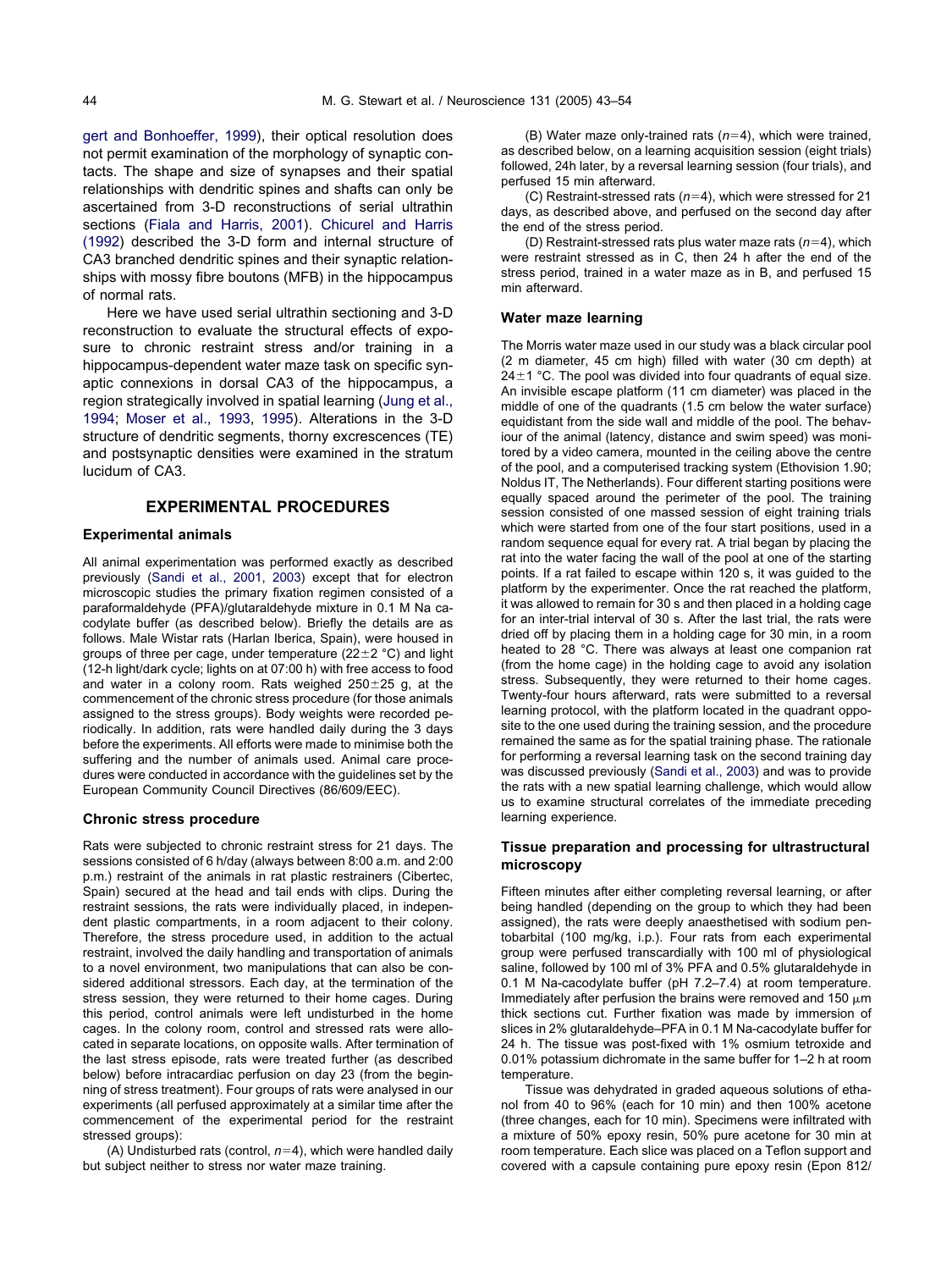AralditeM epoxy resin) for 1 h at 60 °C and polymerised overnight at 80 °C. Slices in blocks were then coded and all further analyses were carried out with the investigator blind to the experimental status of the tissue.

The embedded slices on the block surface were trimmed with a glass knife along the entire surface of the hippocampal slice and  $1-2$   $\mu$ m-thick sections cut. A trapezoid area was prepared with a glass knife, with one side of  $20-25 \mu m$  in length, and included CA3 hippocampal area. The essential elements of the procedure are illustrated in [Popov et al. \(2004\)](#page-10-0), except that here the area sectioned included CA3. Serial sections of grey-white colour (60 – 70 nm) were cut with a Diatome diamond knife and allowed to form a ribbon on the surface of a water/ethanol solution (2–5% ethanol in water) in the knife bath and were collected using Pioloformcoated slot copper grids. Sections were counterstained with saturated ethanolic uranyl acetate, followed by [Reynolds \(1963\)](#page-10-0) lead citrate, and were then placed in a rotating grid holder to allow uniform orientation of sections on adjacent grids in the electron microscope.

*Digital reconstructive analysis.* Electron micrographs at a magnification of  $6000 \times$  were obtained in a JEOL 1010 electron microscope from the CA3 stratum lucidum, at a distance of 10 –  $20 \mu m$  from the layer of pyramidal cell bodies. Up to 160 serial sections per series were photographed to reconstruct an individual CA3 stratum lucidum dendritic segment, and a minimum of 10 segments were reconstructed per animal. A cross-sectioned myelinated axon, mitochondria, and dendrites spanning each section provided a fiduciary reference for initial alignment of serial sections. Section thickness was determined using the approach of [Fiala and Harris \(2001\)](#page-9-0) and was normally of 60 –70 nm-thickness (grey-white colour). Digitally scanned EM negatives with a resolution of 900 dpi were aligned as JPEG images (software available from Drs. Fiala and Harris: [http://synapses.bu.edu\)](http://synapses.bu.edu). Alignments were made with full-field images. Contours of individual dendritic segments with TE, axons, smooth and rough endoplasmic reticulum (ER), Golgi stacks/dictyosomes, PSDs, and mitochondria were traced digitally and volumes, areas, and total numbers of structures, were computed.

*Parameters measured.* The following quantitative measurements were computed directly from the 3-D reconstructed dendritic segments:

- 1. The volume of TE in  $\mu$ m<sup>3</sup>
- 2. The surface area of TE in  $\mu$ m<sup>2</sup>
- 3. The volume of PSDs in  $\mu$ m<sup>3</sup>
- 4. Surface area of PSDs in  $\mu$ m<sup>2</sup>
- 5. Proportion of perforated PSDs (as percentage of total)
- 6. Ratio of PSD area to TE area
- 7. Percentage occupation by PSDs of the TE surface area
- 8. The number of thorns per TE
- 9. The number of PSDs per TE
- 10. The number of multivesicular bodies (MVB; endosomes) per dendritic segment
- 11. The number of endosomes per TE

*Statistical analysis.* Micrococal Origin software was used to graph, to obtain means and SDs, and to perform tests of significance, as described in the Results. Analyses of variance (ANO-VAs) followed Tukey's unequal N honest significant differences tests were used. Data are presented as a mean $\pm$ S.E. A one-way ANOVA was used for determination of significance which was set at  $P<0.05$ .

#### **Hippocampal volume**

Because insufficient tissue was available from the ultrastructural studies to measure mean volumes in hippocampus a separate series of stress and water maze training experiments was performed exactly as described above to provide four rats from each of the four experimental groups. The only difference was that the fixation mixture utilised acrolein instead of glutaraldehyde because the tissue was to be used additionally for immunocytochemistry experiments. Rats were perfused transcardially with 100 ml of physiological saline, followed by 50 ml of 3.75% acrolein in 2% PFA and in 0.1 M Na-phosphate buffer pH 7.4 (PB) followed by 200 ml of 2% PFA in PB. Immediately after perfusion the brains were removed and post-fixed overnight in 2% PFA in PB (pH 7.2–7.4) at 4 °C. Serial coronal sections (50  $\mu$ m thick=t) were subsequently cut throughout the entire rostrocaudal extent of the hippocampi in the left and right hemispheres using a vibratome. The total number of sections and their order was noted. The volumes of the right dorsal anterior hippocampi in the different groups were estimated by using the Cavalieri method [\(Pakken](#page-10-0)[berg and Gundersen, 1997;](#page-10-0) [Stuart and Oorschot, 1995\)](#page-11-0). Dorsal anterior hippocampus is defined in the coronal plane, as extending from the rostral pole of the hippocampus (at approximately  $-1.6$  mm posterior to Bregma; Swanson, 1998) to the region where the dorsal and ventral parts of the hippocampus become continuous (at approximately  $-4.3$  mm posterior to Bregma).

From the complete rostrocaudal set of sections through the dorsal anterior hippocampus in each animal every fourth section (on average) in the series was mounted in order onto glass slides, air dried and subsequently stained with a solution of 0.1% Toluidine Blue in 0.1 M PB (pH 7.4) for 2 min. Sections were then washed, dehydrated in an ascending series of alcohols, passed through xylene and finally embedded in DPX. Sections were subsequently viewed and analysed at low magnification in a Nikon E600 digital photomicroscope.

Digital images including the hippocampus and surrounding structures were captured electronically and displayed on a computer screen [\(Fig. 1A](#page-3-0)). Using previously published cytoarchitectonic criteria (Swanson, 1998), the boundaries of hippocampal CA1, CA2 and CA3 subregions as well as the dentate gyrus (DG; including the polymorph cell layer) were defined in each rostrocaudal section of the right hemisphere (see [Fig. 1\)](#page-3-0), the hemisphere from which morphometric measurements were taken.

The mean surface areas of the hippocampal subregions under investigation [\(Fig. 1B](#page-3-0)) were then obtained using a calibrated measuring programme (Lucia Version 4.8; Laboratory Imaging Ltd., Prague, CZ). The total hippocampal, total CA3 and total DG volumes for the dorsal anterior hippocampus were then derived by multiplying the calculated mean surface area of each structure in each animal by the section thickness (t) and the total actual number of sections (*n*) in which the right dorsal anterior hippocampus appeared.

Data are presented as mean±standard deviation. Statistical comparisons in volume data between regions, hemispheres and animals were performed using multiple *t*-tests.

# **RESULTS**

#### **Behavioural analyses**

Progressive learning was shown by both stressed and unstressed groups of rats, as indicated by a decrease in the distance to reach the hidden platform through the training trials [\(Fig. 2A](#page-3-0)). The data from the two sets of experiments, for ultrastructural studies and for volume measurement, were similar and have been combined in the [Fig. 2.](#page-3-0) As previously found [\(Venero et al., 2002;](#page-11-0) [Sandi](#page-11-0) [et al., 2003\)](#page-11-0), chronic restraint stress appeared to induce a slight impairment on acquisition in the water maze during the 'learning' session but here due to the low number of animals (a restriction related to the technical difficulties associated with 3-D studies), the differences were not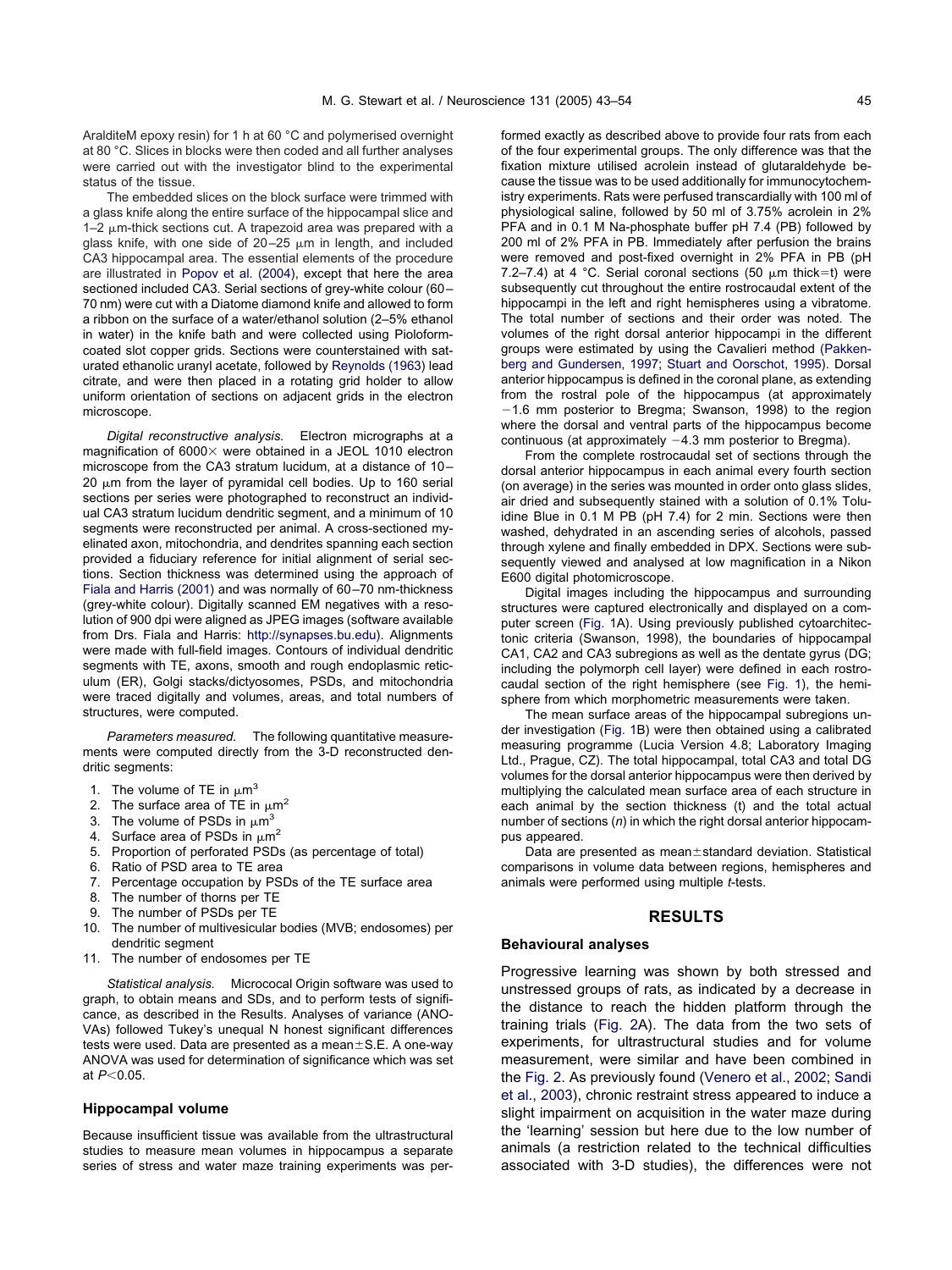<span id="page-3-0"></span>

Fig. 1. Definition of hippocampal regions. (A) Toluidine Blue-stained section (50  $\mu$ m thick) showing the dorsal anterior hippocampus in the right hemisphere of a control animal. Neighbouring regions are indicated (RSP, posterior retrosplenial cortex; thal, thalamus). Section viewed from anterior pole and taken along the rostrocaudal axis (RC) at approximately -2.8 mm from Bregma. (B) Line drawing of section shown in A indicating the perimeter boundary of the hippocampus, the CA1 and CA2 regions and the CA3 region (shaded). The DG is defined as composed of the molecular (mo) dentate granule cell layer (dgcl) and the polymorphic cell layer (po) of the hilus. Scale bars=1 mm.

significant. No significant differences in performance were observed between stressed and unstressed rats when submitted to the 'reversal learning' task on the second water maze session (Fig. 2B).

## **Hippocampal volume**

Mean volumes of dorsal anterior CA3, DG subregions and of total dorsal anterior hippocampus are shown in [Table 1](#page-4-0) for the four groups of rats, (i) control, (ii) stress, (iii) water maze only and (iv) stress plus water maze. There is a significant difference in volume for the total dorsal anterior hippocampus, due to a decrease in volume in stressed rats  $(14.5\%, P<0.026)$ . However, there are no significant changes in the volume of either CA3 or DG in the dorsal anterior hippocampus in stressed rats compared with control or water maze-trained animals.

#### **CA3 ultrastructure**

Mossy fibres and TE were originally described by [Ramón y](#page-10-0) [Cajal \(1911\)](#page-10-0). Ultrastructurally, the stratum lucidum of the CA3 of all animals was characterised by the distinctive anatomical appearance of the giant boutons of mossy fibre axons [\(Sousa et al., 2000\)](#page-11-0). TE are complex club like structures originating from the base of dendrites of CA3 pyramidal cells; they contain a thin stalk which is covered by small protrusions or thorns. Reconstructions were made of approximately 10 dendritic segments per animal from each of the experimental groups. The segments were reconstructed from a serial section series chosen at random in stratum lucidum, approximately  $10-20 \mu m$  from the cell body. The location of typical TE can be seen by reference to [Gonzales et al. \(2001\)](#page-9-0) who used horse radish peroxidase filling and 3-D reconstruction at light microscope level to examine the distribution of TE on CA3 pyramidal neurons.

[Fig. 3A](#page-4-0)–D contains four consecutive sections from a series of 150 from the stratum lucidum of CA3c of a control rat which show one TE with thorns. Mossy fibre



**Fig. 2.** Effect of chronic restraint stress on spatial learning in the water maze. The data show the mean distance (±S.E.M.; *n*=8 rats per group) travelled by rats to find the hidden platform in (A) a massed training session, of eight trials, D1–D8; and (B) a reversal learning session given 24 h afterward, D9-12. Restraint stress induced a slight, though not significant, impairment of acquisition of spatial orientation, but did not affect performance in the reversal learning task.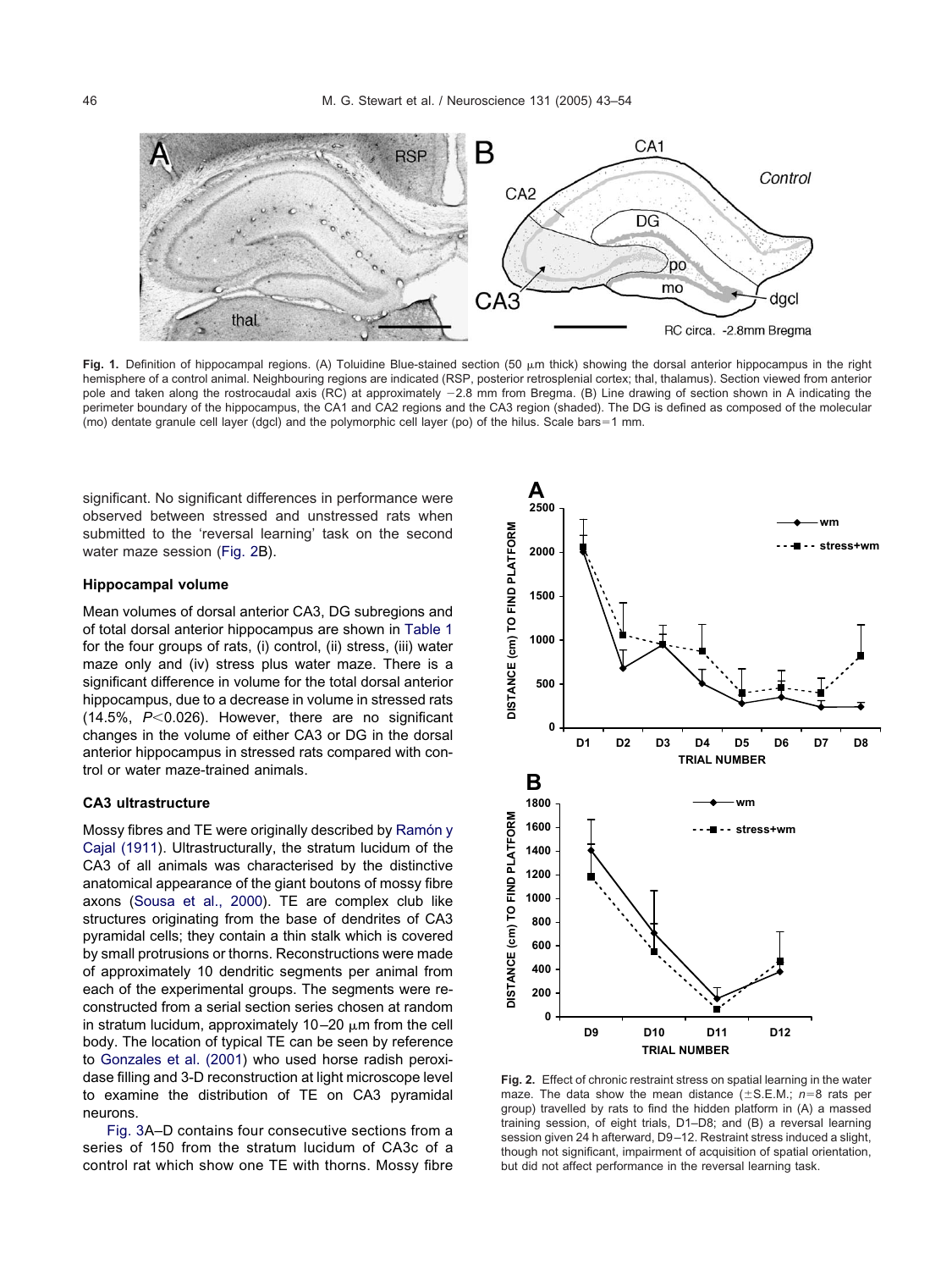<span id="page-4-0"></span>**Table 1.** Stress is not associated with a change in the volume of dorsal anterior CA3 region<sup>a</sup>

| Animal group             | DG volume,<br>mm <sup>3</sup> | CA3 volume,<br>mm <sup>3</sup> | Whole<br>hippocampus<br>volume, mm <sup>3</sup> |
|--------------------------|-------------------------------|--------------------------------|-------------------------------------------------|
| Control                  | $3.36 \pm 0.09$               | $3.19 \pm 0.13$                | $12.52 \pm 0.20^*$                              |
| Restraint                | $3.00 \pm 0.21$               | $2.95 \pm 0.26$                | $10.81 \pm 0.57$ *                              |
| Water maze               | $3.11 \pm 0.18$               | $3.18 \pm 0.11$                | $11.85 \pm 0.15$                                |
| $Restrain+water$<br>maze | $3.06 \pm 0.13$               | $3.19 \pm 0.14$                | $11.92 \pm 0.20$                                |

<sup>a</sup> Volume measurements were estimated by use of the Cavalieri method for the total hippocampus, DG and CA3 region of the right dorsal anterior hippocampus. (Values given as mean volumes $\pm$ S.D. in mm<sup>3</sup>.) The boundaries of the CA1, CA2 and CA3 regions, as well as the DC (cell body layer, molecular layer and polymorphic cell layer) of the right dorsal anterior hippocampus are defined in [Fig. 1B](#page-3-0). (See text for details of the quantitative methodology). Statistical comparisons in volume data between regions, and animal groups were performed using multiple *t*-tests:

\* Significant differences are present only between Control and Restraint for whole hippocampal hemisphere. There are no significant differences for either CA3 or dentate between stressed or control rats.

boutons (MFB) in Fig. 3A–D establish asymmetric synaptic contacts with the thorns and a dendrite. The thorn in Fig. 3A does not appear to contact with the dendrite in this micrograph though the beginnings of two separate spine protrusions are shown labelled TE. The spine protrusions are more apparent in consecutive sections, as shown in Fig. 3B and in Fig. 3C and 3D where the stem from the dendrite actually reaches the thorn. Higher power electron micrographs of Fig. 3B and Fig. 3C are presented in Fig. 3E and 3F which show detail of the two thorns. Cisterns of smooth endoplasmic reticulum (ER) and rough ER (rER) and MVB (endosome-like structures; [Cooney et al., 2002\)](#page-9-0), are clearly visible in Fig. 3E and 3F and the TE contains mitochondria and microtubules. There appears to be an extrusion from the postsynaptic membrane to the MVBs in the thorns in both Fig. 3E and 3F. Within thorns there are polyribosomes; cisterns of both smooth and rER (Fig. 3E, F).

# **Effect of restraint stress and water maze training on 3-D structure of CA3 dendritic segments**

Three-dimensional reconstructions of approximately 10 dendritic segments in stratum lucidum (beginning 20  $\mu$ m



Fig. 3. (A–D) Four sections from a series of 150 from the stratum lucidum of CA3 of a control rat (approximately 15  $\mu$ m from the cell body) which show large MFB, a dendrite (D), three thorns T1–T3 and TE. The TE are complex club like structures formed from the dendrites of CA3 pyramidal cells. MFB in A, B establish asymmetric synaptic contacts with the thorns and dendrite. The stalks of the TE in A do not appear to contact with the dendrite in this micrograph though the beginnings of two protrusions are shown labelled TE. The protrusions are more apparent in consecutive sections, as shown in B, and in C and D the stem from the dendrite actually reaches the thorns; scale  $bar=1 \mu m$ . (E, F) Higher power electron micrographs of B and C are presented in E and F and show detail of the two thorns. rER and MVBs (endosome-like structures) are clearly visible in E and F and polyribosomes (PR) are also present. (E) AST, astrocyte; GB, giant bouton. Open arrows in E and F show the fusion of endosome-like structures with post synaptic membrane of the TE; scale bar=0.5  $\mu$ m.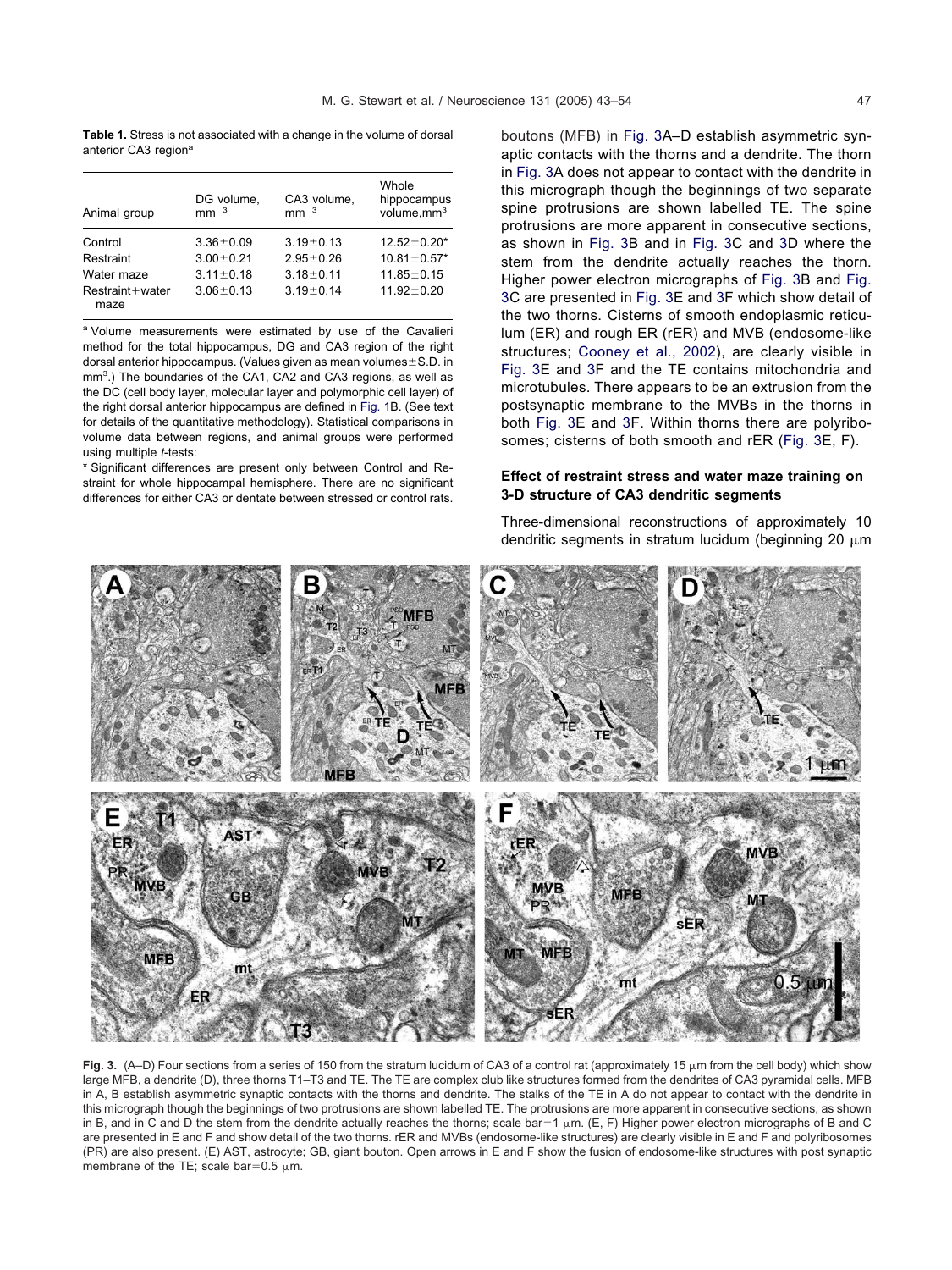<span id="page-5-0"></span>

Fig. 4. (A–D) Reconstructions were made of approximately 10 dendritic segments in stratum lucidum (beginning 20  $\mu$ m from the cell body) from each of the four experimental groups and representative reconstructions are shown in A–D. Qualitatively there is a distinctive and differing appearance of each of B–D compared with the dendritic segment of the control rat (A). B is from a water maze-trained rat: the dendritic shaft has increased in size and the thorns have increased in volume. C is from a restrained rat and the thorns and the dendrite have a shrunken appearance compared with that from the control rat, even though hippocampal volume has not changed overall between the two groups. In contrast following water maze training of a restrained rat (D) there has been some recovery from the shrunken state observed after restraint alone; scale bars=1  $\mu$ m.

from the cell body and otherwise chosen at random) from each of the three experimental groups and the control, and representative reconstructions are shown in Fig. 4A–D. Qualitatively there is a distinctive and differing appearance of the dendritic segment of each of three compared with that of the control rat (4A). Fig. 4B is from a water maze trained rat and the dendritic shaft appears larger with bigger thorns. However, Fig. 4C is from a restrained rat and the thorns and the dendrite have a shrunken appearance compared with that from the control rat. In contrast following water maze training of a restrained rat (Fig. 4D) there has been some recovery from the shrunken state observed after restraint alone.

These differences were confirmed by examination of the 3D structure of individual TE [\(Fig. 5A](#page-6-0)–D) which shows in greater detail how the thorns in the control (5A) have enlarged after water maze training (5B), retracted after restraint treatment (5C), and shown recovery to that of the control after water maze training of the restrained rats (5D). Notably, after water maze training [\(Fig. 5B](#page-6-0)) spinulelike protrusions appear, often connecting two thorns, but we did not attempt to quantify these.

*Volume and surface area of TE.* ANOVA showed that there were no significant differences for these parameters between animals within any of the four groups. However, there were significant differences between the groups. Quantitatively, measurements of the volume of the TE [\(Table 2\)](#page-6-0) show that in the control the mean volume is 1.17  $\mu$ m<sup>3</sup>, whilst after water maze training it has increased to 1.61 um<sup>3</sup>, a 43% increase (P<0.005). However, after

restraint stress the volume has decreased to 0.67  $\mu$ m<sup>3</sup>, 57% of the control value  $(P<0.05)$ , but there is some recovery after water maze training of the restrained rats to 0.94  $\mu$ m<sup>3</sup> (though these differences are not significant). In parallel the surface area of the TE increased from 10.4 um<sup>2</sup> to 13.69 um<sup>2</sup> ( $P<$ 0.005) after water maze training but fell to 5.68 um<sup>2</sup> after restraint ( $P<$ 0.05) increasing a little to 7.69  $\mu$ m<sup>2</sup> after water maze training of restrained rats (n.s.).

*PSD parameters.* Three dimensional reconstructions of examples of the two main types of PSDs of asymmetrical synapses are shown in [Fig. 5E](#page-6-0)–H: these comprise (i) perforated PSDs [\(Fig. 5E](#page-6-0), F) which on randomly examined 2D sections can be described as "partitioned" [\(Geinisman,](#page-9-0) [2000\)](#page-9-0); and macular PSDs [\(Fig. 5G](#page-6-0), H; [Sorra and Harris,](#page-11-0) [1998;](#page-11-0) [Harris, 1999;](#page-10-0) [Hering and Sheng, 2001;](#page-10-0) [Popov et al.,](#page-10-0) [2003\)](#page-10-0). PSD sizes, in terms of area and volume, were also measured in the four animal groups, as were the proportions of perforated PSDs [\(Table 3\)](#page-7-0). An ANOVA showed that there were no significant differences for these parameters between animals within any of the four groups. The surface area of the PSDs increased significantly in all three experimental groups compared with the control  $(P<0.05)$ , most notably in the water maze trained group  $(>\,66\%)$ . However, the volume of the PSDs increased only after water maze training of the restraint-stressed group (>52%,  $P<0.05$ ). A significant increase ( $P<0.01$ ) in the proportion of perforated PSDs was observed following restraint stress treatment (57%) and after water maze training (240%), and also with water maze training following restraint stress (230%, P<0.05).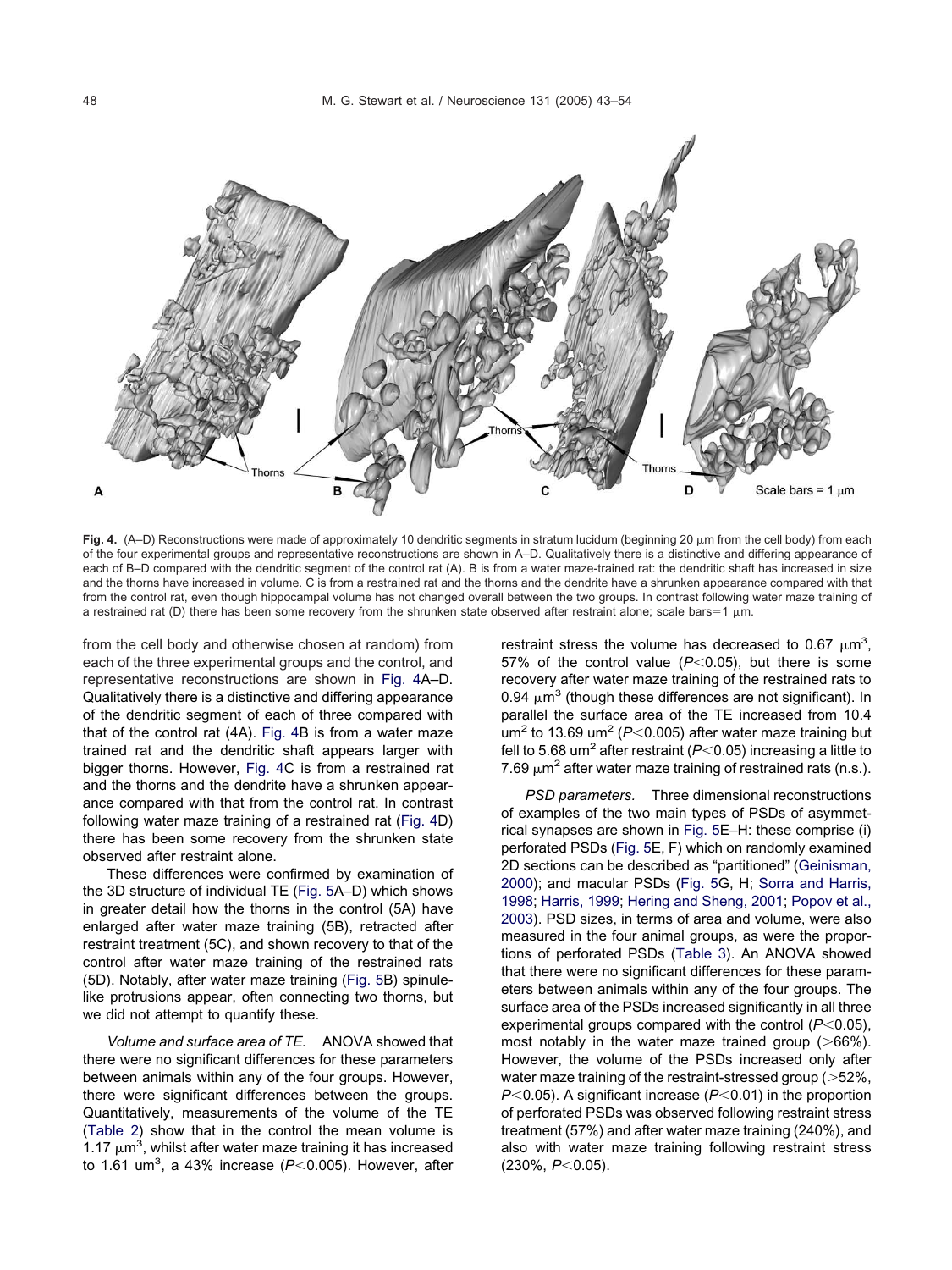<span id="page-6-0"></span>

Fig. 5. A–H shows in greater detail the TE in CA3 of a control rat (A), after water maze training (B), after restraint treatment (C), and after water maze training of the restrained rats (D). Note that there is enlargement of the TE after water maze training, a decrease after restraint and partial recovery when the restrained rats have been water maze trained. Also notable in the water maze-trained rat are the presence of spinules, which project from the PSD and appear to connect two thorns; scale bar=1  $\mu$ m. (E–H) 3-D reconstructions of perforated (E, F) and macular (G, H) PSDs; scale  $bar=0.5 \mu m$ .

*Area of the TE occupied by PSDs.* Because the surface areas of the TE (Table 2) have decreased following both restraint and restraint plus water maze training the area of the TE actually occupied by the PSDs which can be calculated from the ratio of these values [\(Table 3;](#page-7-0) divided by 2 as there are two surfaces to the PSDs). This gives an approximation of the area of the TE occupied by the PSDs and which is 12.6% in control rats, but increases to 22.7% after water maze training and to 17.9% and 18.9% after

**Table 2.** Quantitative parameters of 3-D reconstructions from stratum lucidum of thorny excrescences of CA3 pyramidal neurons in control and experimental animal groups<sup>a</sup>

|                         | The number<br>of analyzed | The volume of<br>TE in $\mu$ m <sup>3</sup> | The surface area<br>of TE in $\mu$ m <sup>2</sup> |
|-------------------------|---------------------------|---------------------------------------------|---------------------------------------------------|
| Animal group            | TE                        | $mean \pm S.E.$                             | $mean \pm S.E.$                                   |
| Control                 | 24                        | $1.17 \pm 0.15$                             | $104 + 126$                                       |
| Water maze              | 34                        | $1.61 \pm 0.26$                             | $13.69 \pm 1.94$                                  |
| Restraint               | 56                        | $0.67 \pm 0.11$                             | $5.68 \pm 0.74$                                   |
| Restraint+water<br>maze | 41                        | $0.96 \pm 0.14$                             | $7.69 \pm 1.15$                                   |

<sup>a</sup> Data are expressed as mean of values h S.E. from four animals in each experimental category (three for water maze), and from each animal reconstructions were made from a minimum of 10 dendritic segments. Volume of TE: Control vs. WM,  $P<$ 005; Control vs. Restraint, P<0.05; Control vs. Restr+WM, n.s. Surface Area of TE: Control vs. WM,  $P<$ 005; Control vs. Restraint,  $P<$ 0.05; Control vs.  $Restr+WM$ , n.s.

restraint or restraint plus water maze respectively. The validity of these figures is provided by comparison with the data of [Chicurel and Harris \(1992\)](#page-9-0) in which the area of TE occupied by PSDs in CA3 was given as between 12 and 15% of the spine head membrane, within the range of our value for control rats.

*Number of thorns and PSDs per TE.* The number of thorns and PSDs per TE is shown in [Table 4.](#page-7-0) In control rats the number of thorns is 5.83 and this almost doubles on water maze training to  $9.56$  ( $P<0.01$ ), as was illustrated in the reconstructions in [Fig. 3B](#page-4-0) and [4F](#page-5-0). Restraint stress reduces the number slightly but not significantly and the number of thorns per TE in restraint stress rats which have been water maze trained is almost similar to that of the control animals. More significant alterations are observed in the numbers of PSDs per thorny excrescence, almost doubling from the values in control after water maze training (from 9.56 to 12.08;  $P<0.01$ ), decreasing by 42% after restraint treatment (to 6.72;  $P<0.05$ ) but then increasing slightly from 6.72 to 8.76 after water maze training of restrained rats (n.s.).

*Number of MVBs.* Measurement was made of the number of MVBs (endosome-like structures) in the TE of each of the four groups. [Fig. 3E](#page-4-0) and [3F](#page-4-0) show MVBs in a control rat. MVBs were counted from the reconstructed dendritic segments and TE from each of the four animal groups. [Table 5](#page-7-0) shows that there was a significant in-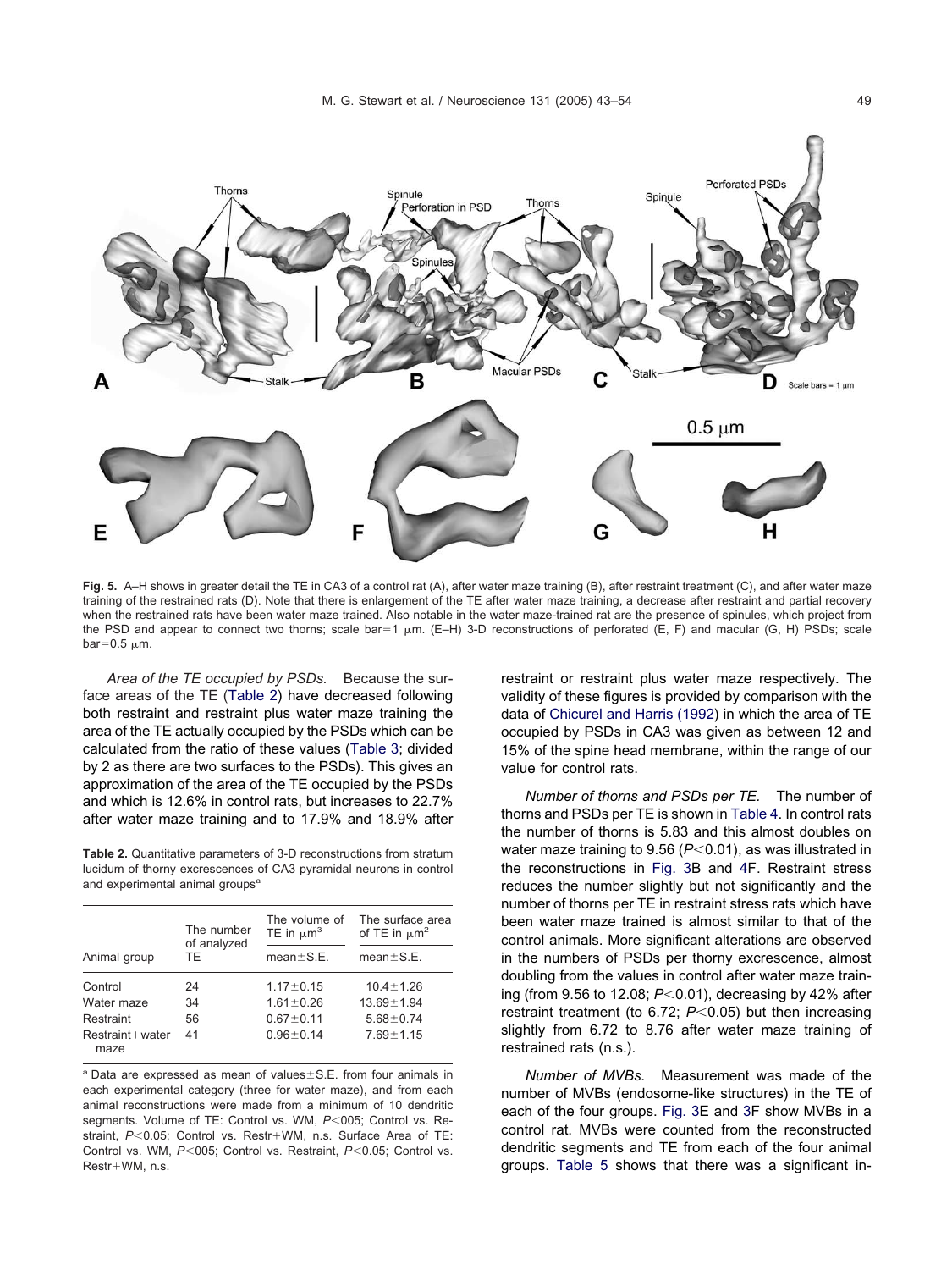|                         | Volume of PSD in $\mu$ m <sup>3</sup> | Surface area of PSD in $\mu$ m <sup>2</sup> | Proportion of<br>perforated<br><b>PSDs</b> | Ratio of PSD area | Occupation by PSDs<br>of TE surface area |
|-------------------------|---------------------------------------|---------------------------------------------|--------------------------------------------|-------------------|------------------------------------------|
| Animal group            | $mean ±$ S.E.                         | $mean \pm S.E.$                             | $mean ±$ S.E.                              | to TE area        | (%)                                      |
| Control                 | $0.0070 \pm 0.0003$                   | $0.2730 \pm 0.0084$                         | $15.5 \pm 1.0$                             | 25.1%             | 12.6%                                    |
| Water Maze              | $0.0077 \pm 0.0004$                   | $0.4534 \pm 0.0174$                         | $37.5 \pm 0.9$                             | 45.36%            | 22.7%                                    |
| Restraint               | $0.0072 \pm 0.0003$                   | $0.3015 \pm 0.0103$                         | $24.3 \pm 1.7$                             | 35.73             | 17.9%                                    |
| Restraint+Water<br>Maze | $0.0107 \pm 0.0007$                   | $0.3306 \pm 0.0174$                         | $35.8 \pm 0.9$                             | 37.71             | 18.9%                                    |

<span id="page-7-0"></span>**Table 3.** Changes in volume and surface area of PSDs, and proportion of complicated/perforated PSDs, of TE of CA3 pyramidal in control and experimental animal groups<sup>a</sup>

<sup>a</sup> Data are means of values from a minimum of 10 reconstructed dendritic segments from four animals in each group (except for water maze, three animals). A total of 1472 PSDs were analysed. Volume of PSDs: Control vs. WM and control vs. Restraint n.s; Control vs. Restraint+WM, P<0.05). Surface Area of PSDs: Control vs. all groups *P<*0.01; Proportion of perforated PSDs: Control vs. WM and Restraint+WM, *P<*0.01; Control vs. Restraint,  $P<0.05$ .

crease in numbers of MVBs per dendritic segment from 166 to 226 after water maze training  $(P< 0.01)$ , with a reduction of approximately 30% following restraint stress  $(P<0.01)$  and no recovery after water maze training of the restrained animals. However, when the number of MVBs was analysed per TE, there was an increase from 3.25 to 4.83 (almost 50%) after water maze training compared with control, but a decrease to 1.66 (only 50% of control values) after restraint stress and then a small increase to 2.18 after water maze training of restraint stress rats. These differences between control and water maze and control and restraint were significant at  $P<0.01$ .

# **DISCUSSION**

The present study is the first quantitative electron microscope investigation of alterations in the 3-D structure following exposure to diverse behavioural paradigms *in vivo*. Specifically, we investigated the effect of chronic stress and/or water maze training on the 3-D structure of CA3 TEs, as well as a number of morphometric parameters of PSDs originating from mossy fibres in rat hippocampus. TE represent very short branches covered by thorns, predominantly at the base of CA3 apical dendrites [\(Gonzales](#page-9-0) [et al., 2001\)](#page-9-0). We have demonstrated here that their number reflects the four different functional states of the brain examined: control, stress, water maze training, and stress

**Table 4.** The number thorns and PSDs per TE of CA3 pyramidal neurons in control and experimental animal groups<sup>a</sup>

| The number of<br>thorns per TE | The number of<br>PSDs per TE |
|--------------------------------|------------------------------|
| $5.83 \pm 0.40$                | $9.56 \pm 0.84$              |
| $10.17 \pm 0.79$               | $13.68 \pm 1.11$             |
| $4.97 \pm 0.63$                | $6.72 \pm 1.08$              |
| $5.42 \pm 0.57$                | $8.76 \pm 1.08$              |
|                                |                              |

<sup>a</sup> Data are expressed as means of values from reconstructed dendritic segments from four animals in each group (except water maze, three) +/-S.E. The number of thorns per TE: Control vs. WM,  $P<0.01$ ; Control to both Restraint and Restraint+WM, n.s. The number of PSDs per TE: Control vs. WM,  $P<0.01$ ; Control to both Restraint and  $Restraint+WM$ , n.s.

followed by water maze training. These results, based upon analyses of hippocampus from a new set of experimental animals, are in agreement with our preliminary findings derived from two-dimensional synaptic morphometry [\(Sandi et al., 2003\)](#page-11-0). They therefore strongly support the view that such structural modifications could provide a neuroanatomical basis for stress-suppressing [\(McEwen,](#page-10-0) [1999;](#page-10-0) [Kim and Diamond, 2002\)](#page-10-0), and learning-inducing plasticity properties [\(Martin and Morris, 2002\)](#page-10-0).

The data show that chronic restraint stress and spatial water maze training have a contrasting impact on CA3 dendritic and synaptic morphometry in the dorsal anterior sector of the right hippocampus. Restraint stress induces retraction of dendritic TE with a decrease in their volume, but not in the number of thorns per TE. Previous studies provided evidence highlighting apical dendrites of CA3 pyramidal neurons as particularly susceptible to the effects of sustained stress [\(Watanabe et al., 1992;](#page-11-0) [McEwen,](#page-10-0) [1999\)](#page-10-0). Reductions in length and complexity of apical, but not basal dendrites of CA3 pyramidal neurons were found using light microscopy after either chronic exposure to elevated glucocorticoid levels [\(Woolley et al., 1990\)](#page-11-0) or to different chronic stress procedures [\(Watanabe et al., 1992;](#page-11-0) [Magariños and McEwen, 1995;](#page-10-0) [Magariños et al., 1996\)](#page-10-0). The alterations in 3-D dendritic morphology we have dem-

**Table 5.** Quantitative analysis of MVB number (endosome-like structures) per TE of CA3 pyramidal neurons in control and experimental animal groups<sup>a</sup>

| Animal group            | The number<br>of analyzed<br>TE | The number of<br>analyzed<br>MVB/endosomes The number of<br>per dendritic<br>segment | endosomes<br>per TE |
|-------------------------|---------------------------------|--------------------------------------------------------------------------------------|---------------------|
| Control                 | 49                              | 166                                                                                  | $3.25 \pm 0.32$     |
| Water maze              | 48                              | 226                                                                                  | $4.83 \pm 0.18$     |
| Restraint               | 71                              | 117                                                                                  | $1.66 \pm 0.12$     |
| Restraint+water<br>maze | 50                              | 109                                                                                  | $2.18 \pm 0.13$     |

<sup>a</sup> Data are means of values from four animals in each group (except for water maze, three animals). For each parameter: control vs. all groups;  $P<0.01$ .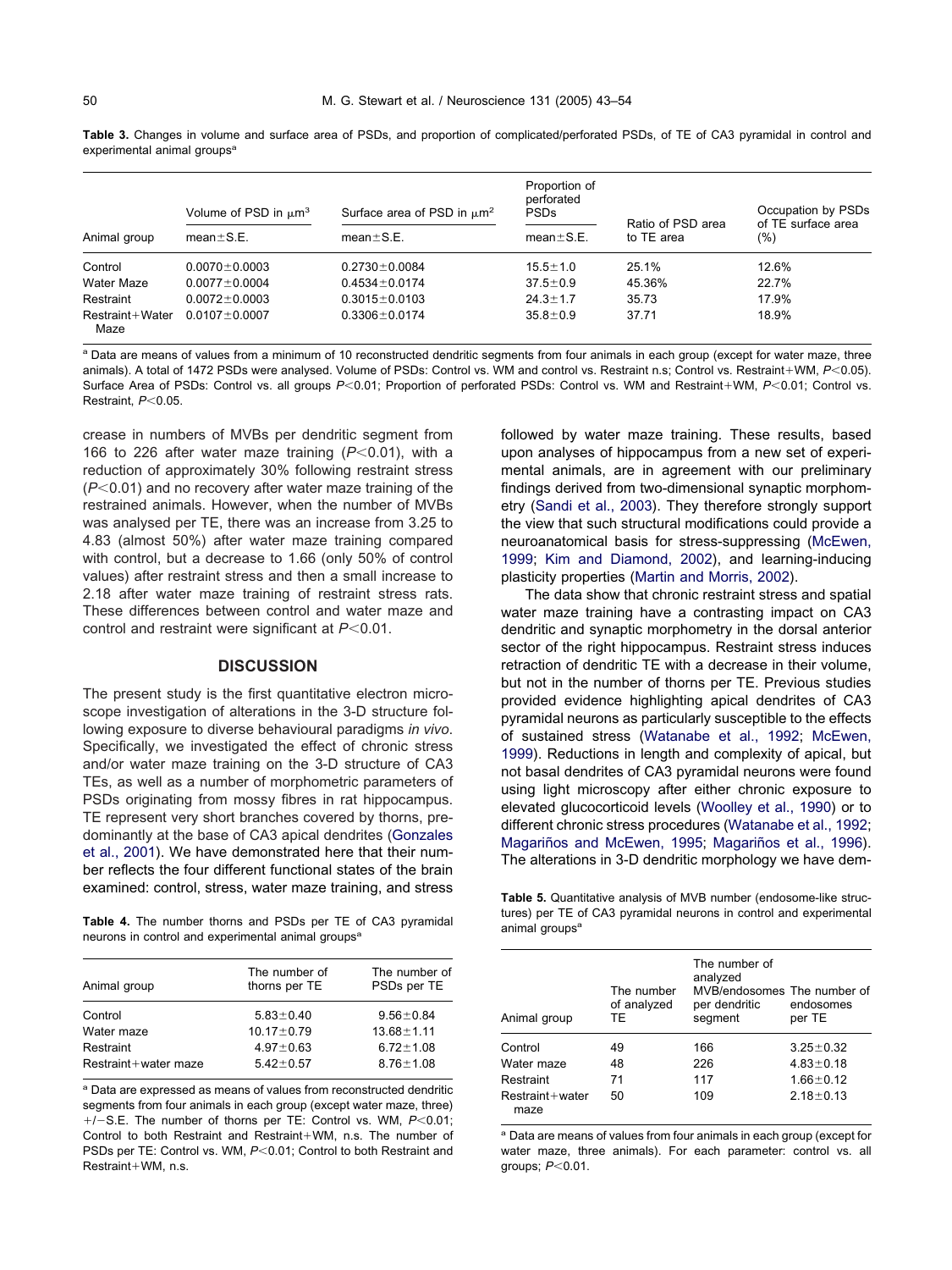onstrated via electron microscopy occur in more proximal regions of apical dendrites of CA3 pyramidal neurons. These are the dendritic areas receiving input from granule cells via mossy fibres [\(Blackstad and Kjaerheim, 1961\)](#page-9-0). Our findings, therefore, reinforce the view that circuits involving synaptic contacts between mossy fibre terminals and CA3 pyramidal cells at the level of stratum lucidum are markedly affected by chronic restraint stress. Previous data has shown notable alterations in the arrangement of synaptic vesicles and synaptic mitochondrial expression in mossy fibre terminals [\(Magariños et al., 1997\)](#page-10-0) and reduced mossy fibre-CA3 synapse density [\(Sousa et al., 2000;](#page-11-0) [Sandi et al., 2003\)](#page-11-0) following 21–28 days of stress, at the level of CA3 stratum lucidum. The possible functional relevance of these structural alterations is supported by several studies in which chronic stress resulted in impaired learning abilities in spatial learning tasks [\(Luine et al.,](#page-10-0) [1994;](#page-10-0) [Conrad et al., 1996;](#page-9-0) [Venero et al., 2002;](#page-11-0) [Sandi et al.,](#page-11-0) [2003,](#page-11-0) [2004\)](#page-10-0), as also detected here in the 'restraint plus water maze' group.

Water maze training on the other hand, increased the volume of the TE compared with that in control animals and induced increases in the proportion of perforated PSDs as well as an increase in the number of thorns per TE [\(Table 4\)](#page-7-0), which results in increased spine complexity. Interestingly, we also observed an increase in the appearance of spinule-like protrusions, which project from the PSD and connect two thorns [\(Fig. 4B](#page-5-0)) but because the numbers were small, we did not quantify these. A key observation of the present study is the capacity of only two sessions of water maze training to induce, in previously restraint stressed rats, a considerable recovery in the volume of TE toward volumes found in control rats. Although the volume of the total dorsal anterior hippocampus was affected by stress with a significant reduction in volume, we did not observe any differences in overall CA3 hippocampal volume between the control and experimental groups, so our differences in spine volume can be judged to represent real differences. One caveat is that our volume measurements should be taken for relative comparisons between the four groups, since they were measured in tissue where the primary fixative was acrolein rather than glutaraldehyde so the absolute values for volumes may be slightly different than in glutaraldehyde-fixed tissue. The absence of a significant reduction in CA3 volume in stressed animals contrasts with data from [Heine et al.](#page-10-0) [\(2004\)](#page-10-0), which demonstrated a reduction in volume in CA3 (but mainly volume of the cell body layer) in chronically stressed animals. However, they found no change in volume in stratum radiatum/lucidum, in the region of hippocampus where we measured our 3-D parameters.

Our findings are supported by data from [Popov et al.](#page-10-0) [\(1992\)](#page-10-0) which used the Golgi technique to demonstrate rapid (2 h) reversibility of the retraction of CA3 TE in ground squirrels after recovery from hibernation. It is also in agreement with our previous study, where water maze training was found to rapidly revert the stress-reduced density of PSDs in TE contacted by MFB [\(Sandi et al.,](#page-11-0) [2003\)](#page-11-0). The reversibility of these structural effects of stress was suggested previously: firstly by [Sousa et al. \(2000\)](#page-11-0) using 2-D morphometry, which demonstrated a loss of mossy fibre-CA3 synapses following 28 days of an unpredictable multi-stress procedure, a deficit that was restored in animals allowed a recovery period of 1 month after stress exposure. Secondly, in behavioural and light microscopy studies which indicated that a period of 10 –17 days from the cessation of stress exposure may be required for the reversibility of the learning impairments [\(Lu](#page-10-0)[ine et al., 1994\)](#page-10-0) and dendritic atrophy [\(Conrad et al., 1999\)](#page-9-0) induced by the 21-day restraint stress procedure.

The physiological significance of the extraordinary plastic response of thorns in CA3 pyramidal cells cannot be ascertained from our data alone but we assume it reflects alterations in information processing in proximal apical dendritic segments. It is in line with mounting evidence supporting a key role for CA3 in information processing [\(Moser and Moser, 2003\)](#page-10-0), including spatial orientation learning [\(Kesner et al., 2000;](#page-10-0) [Steffenach et al., 2002;](#page-11-0) [Stupien et al., 2003;](#page-11-0) [Nakazawa et al., 2003\)](#page-10-0). Traininginduced increases in the volume and complexity of these spines, and of an increase in perforated PSDs in experimental groups may be related to alterations in their synaptic efficacy [\(Geinisman et al., 1992;](#page-9-0) [Rusakov et al.,](#page-10-0) [1996\)](#page-10-0), which has been hypothesised to underlie memory formation [\(Martin and Morris, 2002\)](#page-10-0). In fact, the activation properties of TE which, amongst other characteristics, display much higher EPSPs to mossy fibre inputs than those observed in activated collateral or commissural synapses, suggests a unique functional role for these synapses [\(Henze et al., 2000\)](#page-10-0). Models of hippocampal function propose that these synapses act as 'detonator' or 'teacher' synapses, critical for directing the storage of information in the auto-associative CA3 network [\(McNaughton and Mor](#page-10-0)[ris, 1987;](#page-10-0) [Toth et al., 2000\)](#page-11-0).

As with CA1 dendritic spines [\(Cooney et al., 2002\)](#page-9-0), CA3 thorns contain cisterns of smooth and rER and MVBs (or endosome-like structures) originating from Golgi stacks localised in both the neuronal body and the base of CA3 apical dendrites. The observation here of an increase in endosome-like structures (similar to those seen by [Cooney](#page-9-0) [et al., 2002\)](#page-9-0) following water maze training and a decrease following restraint stress is likely to reflect altered synaptic activity. The nature of the MVBs whose number changes remains uncertain but we know that endosomes are major sorting stations in the endocytotic route sending proteins and lipids to multiple destinations including the cell surface, Golgi complex, and lysosomes [\(Murk et al., 2003\)](#page-10-0). [Ehlers \(2000\)](#page-9-0) demonstrated that AMPAR sorting occurs in early endosomes and is regulated by synaptic activity and activation of AMPA and NMDA receptors, whilst [Blanpied](#page-9-0) [et al. \(2002\)](#page-9-0) showed that in dendritic spines, endocytotic zones lie lateral to the PSD where they develop and persist independent of synaptic activity, akin to the PSD itself. [Steiner et al. \(2002\)](#page-11-0) demonstrated that in primary neurons GluR2 is internalised into endosomes and down regulation of endosomes retards recycling of GluR1 to the cell surface after NMDA stimulation. Clathrin-coated pits invaginate to form coated vesicles that become large vesicles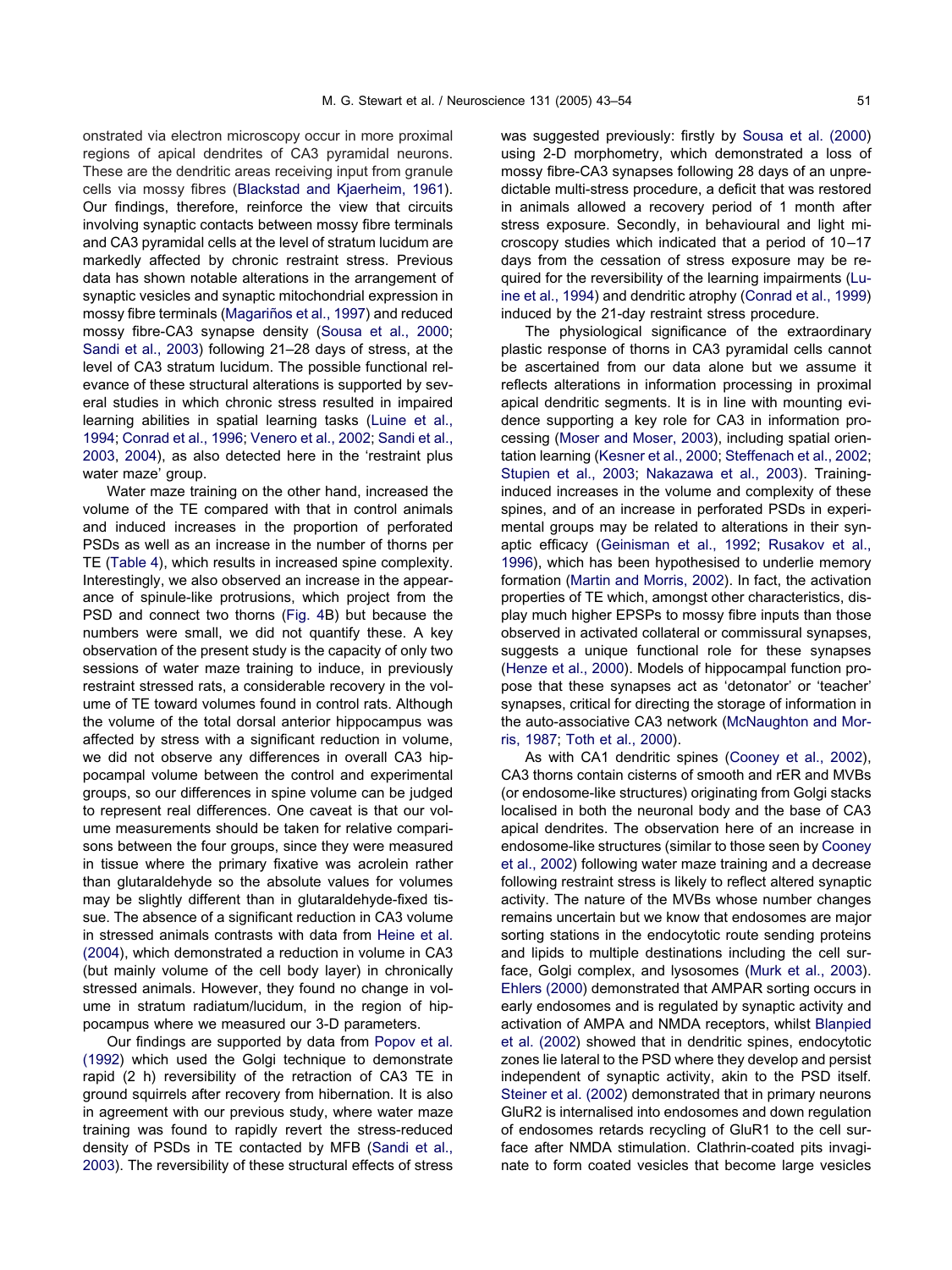<span id="page-9-0"></span>after the loss of the coat. Large vesicles merge into tubular endosomes and MVB-tubular complexes. Although we did not quantify endocytotic vesicles in our study, we noted qualitatively an increase in coated vesicles precisely in such a position. Cooney et al. (2002) have found that endosomal compartments were present in the head or neck of 18% of spines and were found at the origin of an additional 11% of spines. In our study, numbers of endosome-like structures were observed to increase significantly in TE, after water maze training and decrease after stress; they also altered in dendritic segments but were observed to change significantly only after water maze training, increasing by almost 30%.

In summary our data lead us to suggest that the efficacy of mossy fibre-CA3 transmission is markedly impaired by prolonged stress but can be rapidly enhanced by water maze training. The recovery in morphological structure promoted by water maze training suggests that such training experience may induce the expression of "factors" with restoring properties. The evidence available highlights neurotrophic factors [\(Semkova and Krieglstein, 1999\)](#page-11-0) and cell recognition molecules [\(Kiss and Muller, 2001\)](#page-10-0) as plausible candidates to mediate such recovery. Chronic restraint stress has been reported to drastically reduce the levels of neurotrophic factors [\(Smith 1996;](#page-11-0) [Ueyama et al.,](#page-11-0) [1997\)](#page-11-0) as well as mRNA and protein levels of the neural cell adhesion molecule (NCAM; [Sandi, 2004;](#page-10-0) [Sandi et al.,](#page-10-0) [2001;](#page-10-0) [Venero et al., 2002;](#page-11-0) [Touyarot et al., 2004\)](#page-11-0). However, increased expression of neurotrophic factor (Kesslak et al., 1998; Cavallaro et al., 2002) occurs after water maze training, and manipulations interfering with expression of both neurotrophic factors (Cavallaro et al., 2002; Gorski et al., 2003) or NCAM (Arami et al., 1996; [Murphy et al.,](#page-10-0) [2001\)](#page-10-0) have been reported to modulate spatial memory. Combined immunohistochemical and psychopharmacological studies are necessary to elucidate the potential contribution of such factors on the recovery in dendritic and synaptic structure induced by maze training. It is worth noting that both the physical activity of swimming, and spatial learning involved in water maze training are probable contributors to the recovery process, since ample evidence shows that both physical and cognitive activities can facilitate a variety of promoters and/or indexes of neural recovery (Gomez-Pinilla et al., 1998; [Gould et al.,](#page-10-0) [1999;](#page-10-0) Cavallaro et al., 2002; Brown et al., 2003).

*Acknowledgments—M.I.C. was recipient of an FPI fellowship from the Spanish Ministry of Education and Culture (MEC), V.I.P. was supported by The Leverhulme Trust (grant F00269G) and RFBR (grants 02-04-48890a and 03-04-48747). This work was partially supported by a grant from the Ministry of Science and Technology (BFI12003-07524, Spain), BBSRC 108/S08513 and BBSRC 108/ NEU15416.*

# **REFERENCES**

Arami S, Jucker M, Schachner M, Welzl H (1996) The effect of continuous intraventricular infusion of L1 and NCAM antibodies on spatial learning in rats. Behav Brain Res 81:81– 87.

- Blackstad TW, Kjaerheim (1961) Special axo-dendritic synapses in the hippocampal cortex, electron and light microscopic studies on the layer of mossy fibers. J Comp Neurol 117:133–159.
- Blanpied TA, Scott DB, Ehlers M (2002) Dynamics and regulation of clathrin coats at specialized endocytic zones of dendrites and spines. Neuron 36:435– 449.
- Bliss TVP, Collingridge GL (1993) A synaptic model of memory, longterm potentiation in the hippocampus. Nature 361:31–39.
- Brown J, Cooper-Kuhn CM, Kempermann G, Van Praag H, Winkler J, Gage FH, Kuhn HG (2003) Enriched environment and physical activity stimulate hippocampal but not olfactory bulb neurogenesis. Eur J Neurosci 17:2042–2046.
- Cavallaro SD, Agata V, Manickam P, Dufour F, Alkon DL (2002) Memory-specific temporal profiles of gene expression in the hippocampus. Proc Natl Acad Sci USA 99:16279 –16284.
- Chicurel ME, Harris KM (1992) Three-dimensional analysis of the structure and composition of CA3 branched dendritic spines and their synaptic relationships with mossy fiber boutons in the rat hippocampus. J Comp Neurol 325:169-182.
- Conrad CD, Galea LAM, Kuroda Y, McEwen BS (1996) Chronic stress impairs rat spatial memory on the Y maze and this effect is blocked by tianeptine pre-treatment. Behav Neurosci 110:1321–1334.
- Conrad CD, LeDoux JE, Magariños AM, McEwen BS (1999) Repeated restraint stress facilitates fear conditioning independently of causing hippocampal CA3 dendritic atrophy. Behav Neurosci 113: 902–913.
- Cooney JR, Hurlburt JL, Selig DK, Harris KM, Fiala JC (2002) Endosomal compartments serve multiple hippocampal dendritic spines from a widespread rather than a local store of recycling membrane. J Neurosci 22:2215–2224.
- Cordero MI, Kruytk ND, Sandi C (2003) Modulation of contextual fear conditioning by chronic stress in rats is related to individual differences in behavioral reactivity to novelty. Brain Res 970:242–245.
- de Kloet ER, Vreugdenhil E, Oitzl MS, Joëls M (1998) Brain corticosteroid receptor balance in health and disease. Endocr Rev 19:269 –301.
- Ehlers MD (2000) Reinsertion or degradation of AMPA receptors determined by activity-dependent endocytic sorting. Neuron 28:511–525.
- Engert F, Bonhoeffer T (1999) Dendritic spine changes associated with hippocampal long-term synaptic plasticity. Nature 399:66 –70.
- Eyre MD, Richter-Levin G, Avital A, Stewart MG (2003) Morphological changes in hippocampal synapses following spatial learning in rats are transient. Eur J Neurosci 17:1973–1980.
- Fiala JC, Harris KM (2001) Extending unbiased stereology of brain ultrastructure to three-dimensional volumes. J Am Med Inform Assoc 8:1–16.
- Fuchs E, Flugge G, Ohl F, Lucassen P, Vollmann-Honsdorf GK, Michaelis T (2001) Psychosocial stress, glucocorticoids, and structural alterations in the tree shrew hippocampus. Physiol Behav 73:285–291.
- Geinisman Y, de Toledo-Morrell L, Morrell F, Persina IS, Rossi M (1992) Structural synaptic plasticity associated with the induction of long-term potentiation is preserved in the dentate gyrus of aged rats. Hippocampus 2:445– 456.
- Geinisman Y (2000) Structural synaptic modifications associated with hippocampal LTP and behavioral learning. Cereb Cortex 10:952– 962.
- Gomez-Pinilla F, So V, Kesslak JP (1998) Spatial learning and physical activity contribute to the induction of fibroblast growth factor, neural substrates for increased cognition associated with exercise. Neuroscience 85:53– 61.
- Gonzales RB, DeLeon Galvin C, Rancel YM, Clairborne BJ (2001) Distribution of thorny excrescences on CA3 pyramidal neurons in rat hippocampus. J Comp Neurol 430:357–368.
- Gorski JA, Balogh SA, Wehner JM, Jones KR (2003) Learning deficits in forebrain-restricted brain-derived neurotrophic factor mutant mice. Neuroscience 121:341–354.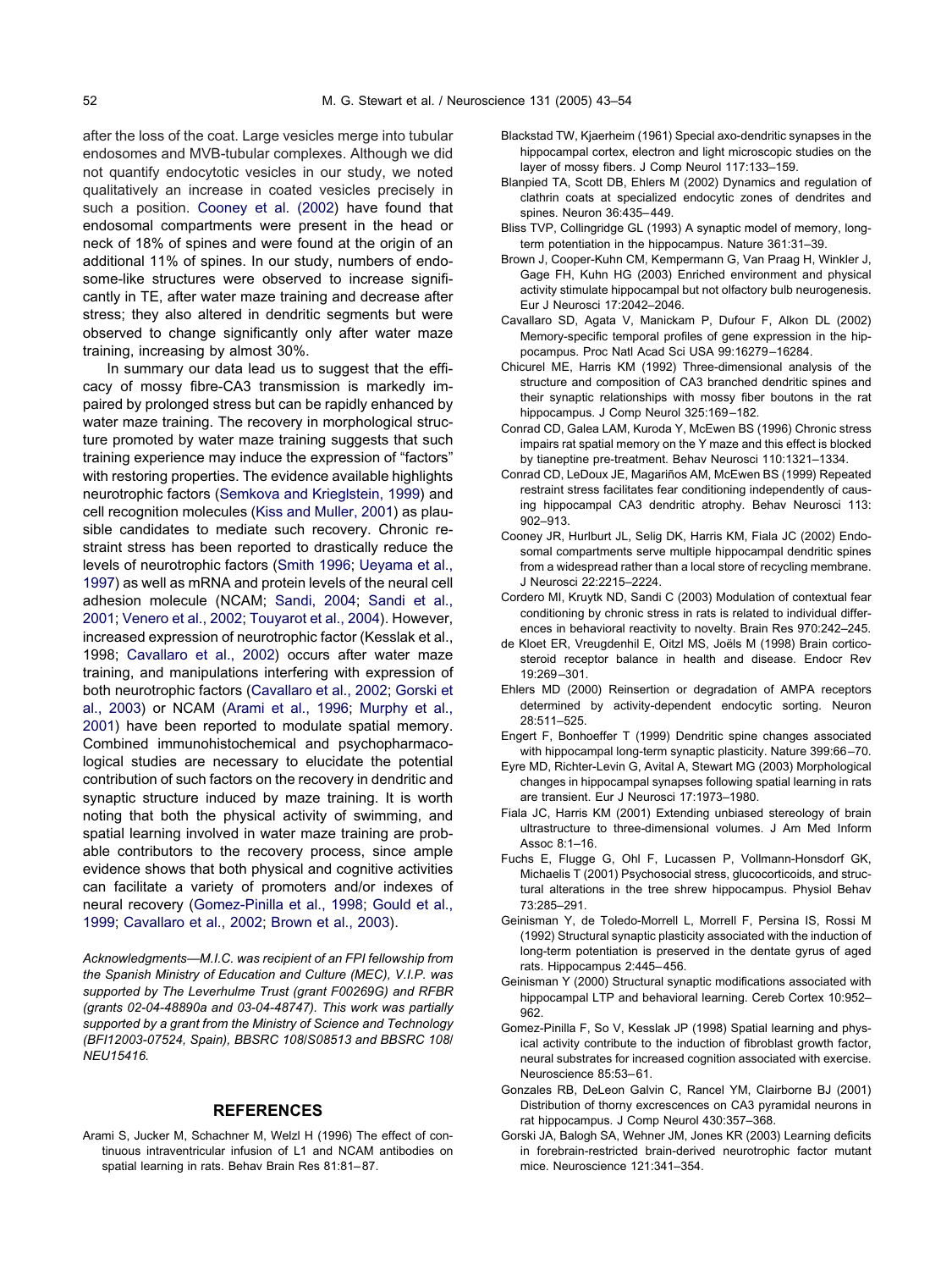- <span id="page-10-0"></span>Gould E, Beylin A, Tanapat P, Reeves A, Shors TJ (1999) Learning enhances adult neurogenesis in the hippocampal formation. Nat Neurosci 2:260 –265.
- Harris KM (1999) Structure, development, and plasticity of dendritic spines. Curr Opin Neurobiol 9:343–348.
- Harris KM, Fiala JC, Ostroff L (2003) Structural changes at dendritic spine synapses during long-term potentiation. Philos Trans R Soc Lond B Biol Sci 358:745–748.
- Henze DA, Urban NN, Barrionuevo G (2000) The multifarious hippocampal mossy fiber pathway, a review. Neuroscience 98:407–427.
- Heine VM, Maslam S, Zareno J, Joels M, Lucassen PJ (2004) Suppressed proliferation and apoptotic changes in the rat dentate gyrus after acute and chronic stress are reversible. Eur J Neurosci 19:131–144.
- Hering H, Sheng M (2001) Dendritic spines: structure, dynamics and regulation. Nat Rev Neurosci 2:880 – 888.
- Jung MW, Wiener SI, McNaughton BL (1994) Comparison of spatial firing characteristics of units in dorsal and ventral hippocampus of the rat. J Neurosci 14:7347–7356.
- Kesslak JP, So V, Choi J, Cotman CW, Gomez-Pinilla F (1998) Learning upregulates brain derived neurotrophic factor messenger ribonucleic acid: a mechanism to facilitate encoding and circuit maintenance. Behav Neurosci 112(4):1012–1019.
- Kesner RP, Gilbert PE, Wallenstein GV (2000) Testing neural network models of memory with behavioral experiments. Curr Opin Neurobiol 10:260 –265.
- Kim JJ, Diamond DM (2002) The stressed hippocampus, synaptic plasticity and lost memories Nat Rev Neurosci 3:453– 462.
- Kiss JZ, Muller D (2001) Contribution of the neural cell adhesion molecule to neuronal and synaptic plasticity. Rev Neurosci 12: 297–310.
- Luine V, Villegas M, Martínez C, McEwen BS (1994) Repeated stress causes reversible impairments of spatial memory performance. Brain Res 639:167–170.
- Magariños AM, McEwen BS (1995) Stress-induced atrophy of apical dendrites of hippocampal CA3c neurons, comparison of stressors. Neuroscience 69:83– 88.
- Magariños AM, McEwen BS, Flugge G, Fuchs E (1996) Chronic psychosocial stress causes apical dendritic atrophy of hippocampal CA3 pyramidal neurons in subordinate tree shrews. J Neurosci 16:3534 –3540.
- Magariños AM, García-Verdugo JM, McEwen BS (1997) Chronic stress alters synaptic terminal structure in the hippocampus. Proc Natl Acad Sci USA 94:14002–14008.
- Martin SJ, Morris RGM (2002) New life in an old idea, the synaptic plasticity and memory hypothesis revisited. Hippocampus 12:609 – 636.
- McEwen BS (1999) Stress and hippocampal plasticity Annu Rev Neurosci 22:105–122.
- McNaughton N, Morris RG (1987) Chlordiazepoxide, an anxiolytic benzodiazepine, impairs place navigation in rats. Behav Brain Res  $24:39 - 46$
- Mezey S, Doyère V, Souza I, Harrison E, Cambon C, Kendal CE, Davies HA, Laroche S, Stewart MG (2004). Long-term synaptic morphometry changes after induction of LTP and LTD in the dentate gyrus of awake rats are not simply mirror phenomena Eur J Neurosci 19:2310 –2318.
- Morris RG, Garrud P, Rawlins JN, O'Keefe J (1982) Place navigation impaired in rats with hippocampal lesions. Nature 297:681– 683.
- Moser E, Moser MB, Andersen P (1993) Spatial-learning impairment parallels the magnitude of dorsal hippocampal-lesions, but is hardly present following ventral lesions. J Neurosci 13:3916 –3925.
- Moser MB, Trommald M, Andersen P (1994) An increase in dendritic spine density on hippocampal CA1 pyramidal cells following spatial learning in adult rats suggests the formation of new synapses. Proc Natl Acad Sci USA 91:12673–12675.
- Moser MB, Moser EI, Forrest E, Andersen P, Morris RGM (1995) Spatial learning with minislab in the dorsal hippocampus. Proc Natl Acad Sci USA 92:9697–9701.
- Moser MB, Trommald M, Egeland T, Andersen P (1997) Spatial training in a complex environment and isolation alter the spine distribution differently in rat CA1 pyramidal cells. J Comp Neurol 380:373–381.
- Moser EI, Moser MB (2003) One-shot memory in hippocampal CA3 networks. Neuron 38:147–148.
- Muller D, Nikonenko I (2003) Dynamic presynaptic varicosities: a role in activity-dependent synaptogenesis. Trends Neurosci 26:573– 575.
- Murk JL, Humbel BM, Ziese U, Griffith JM, Posthuma G, Slot JW, Koster AJ, Verkleij AJ, Geuze HJ, Kleijmeer MJ (2003) Endosomal compartmentalization in three dimensions: implications for membrane fusion. Proc Natl Acad Sci USA 100:13332–13337.
- Murphy KJ, Fox GB, Foley AG, Gallagher HC, O'Connell A, Griffin AM, Nau H, Regan CM (2001) Pentyl-4-yn-valproic acid enhances both spatial and avoidance learning, and attenuates age-related NCAMmediated neuroplastic decline within the rat medial temporal lobe. J Neurochem 78:704 –714.
- Nakazawa K, Sun LD, Quirk MC, Rondi-Reig L, Wilson MA, Tonegawa S (2003) Hippocampal CA3 NMDA receptors are crucial for memory acquisition of one-time experience. Neuron 38:305–315.
- Nikonenko I, Jourdain P, Alberi S, Toni N, Muller D (2002) Activityinduced changes of spine morphology. Hippocampus 12:585–591.
- O'Keefe J, Nadel L (1978) The hippocampus as a cognitive map. Oxford: Clarendon.
- O'Malley A, O'Connell C, Murphy KJ, Regan CM (2000) Transient spine density increases in the mid-molecular layer of hippocampal dentate gyrus accompany consolidation of a spatial learning task in the rodent. Neuroscience 99:229 –232.
- Pakkenberg B, Gundersen HJ (1997) Neocortical neuron number in humans: effect of sex and age. J Comp Neurol 384:312–320.
- Popov VI, Bocharova LS, Bragin AG (1992) Repeated changes of dendritic morphology in the hippocampus of ground squirrels in the course of hibernation. Neuroscience 48:45–51.
- Popov VI, Medvedev NI, Rogachevskii VV, Ignat'ev DA, Stewart MG, Fesenko EE (2003) Three-dimensional organization of synapses and astroglia in the hippocampus of rats and ground squirrels: new structural and functional paradigms of the synapse function. Biofizika 48:289 –308.
- Popov VI, Davies HA, Rogachevskii VV, Patrushev IV, Errington ML, Gabbott PLA, Bliss TVP, Stewart MG (2004) Remodelling of synaptic morphology but unchanged synaptic density during late phase LTP: a serial section EM study of the dentate gyrus in the anaesthetised rat. Neuroscience 28:251–262.
- Ramírez-Amaya V, Escobar ML, Chao V, Bermúdez-Rattoni F (1999) Synaptogenesis of mossy fibers induced by spatial water maze overtraining. Hippocampus 9:631– 636.
- Ramírez-Amaya V, Balderas I, Sandoval J, Escobar ML, Bermudez-Rattoni F (2001) Spatial long-term memory is related to mossy fiber synaptogenesis. J Neurosci 21:7340 –7348.
- Ramón y Cajal S (1911) Histologie du système nerveux de l'homme et des vertebres: tomme II. Paris: Maloine.
- Reynolds ES (1963) The use of lead citrate at high pH as an electronopaque stain in electron microscopy. J Cell Biol 17:208 –212.
- Riedel G, Micheau J, Lam AG, Roloff E, Martin SJ, Bridge H, Hoz L, Poeschel B, McCulloch J, Morris G (1999) Reversible neural inactivation reveals hippocampal participation in several memory processes. Nat Neurosci 2:898 –905.
- Rusakov D, Stewart MG, Korogod SM (1996) Branching of active dendritic spines as a mechanism for controlling synaptic efficacy Neurosci 75:315–323.
- Sandi C (2004) Stress, cognitive impairment and cell adhesion molecules. Nat Rev Neurosci 5:917–930.
- Sandi C, Merino JJ, Cordero MI, Touyarot K, Venero C (2001) Effects of chronic stress on contextual fear conditioning and the. hip-